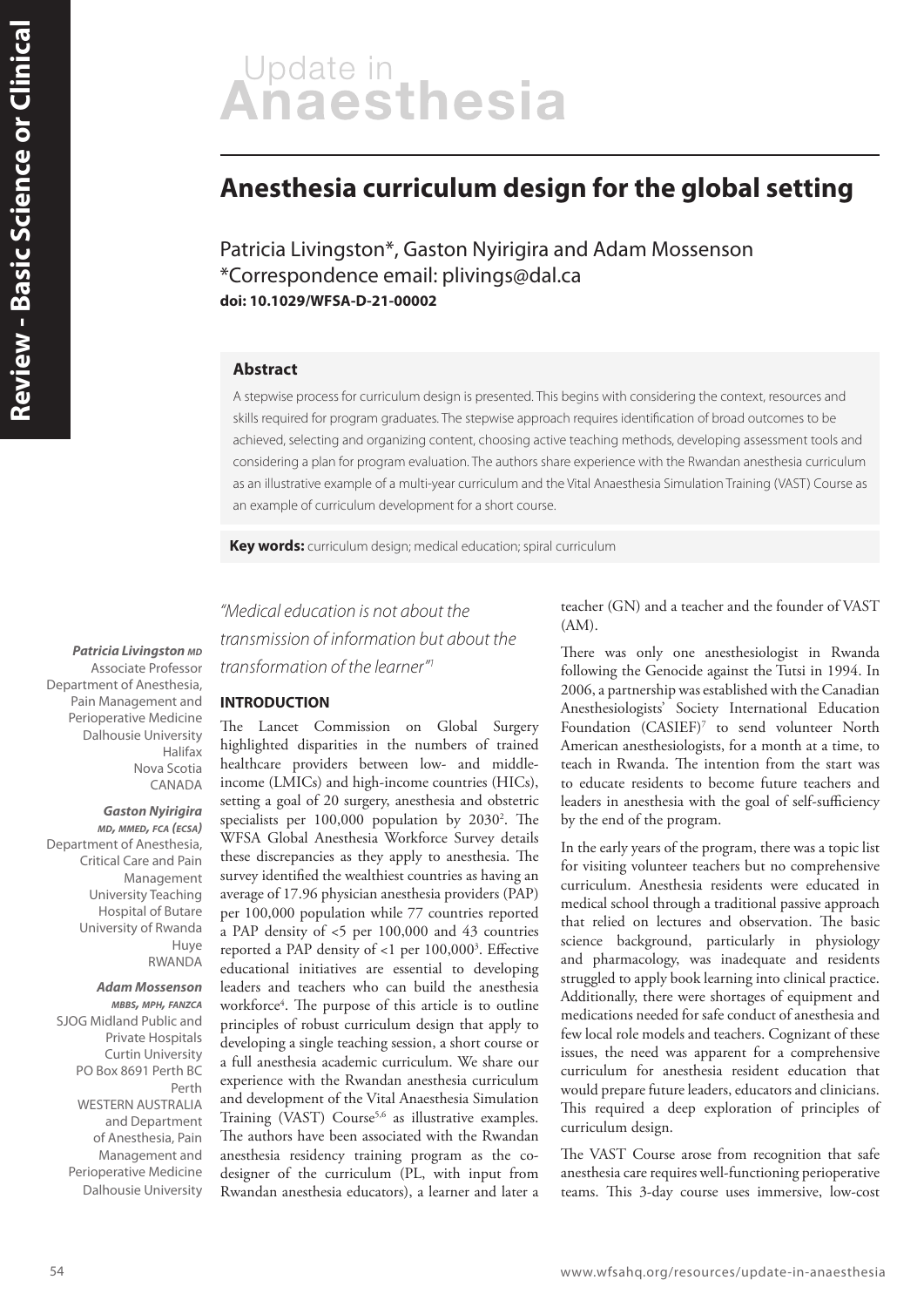simulation, focusing on safe anaesthesia and resuscitation for obstetrics, paediatrics, trauma, general surgery, and pre- and postoperative care. In addition to role play in 15 simulated scenarios, there are case-based discussions and skills stations covering non-technical skills e.g., situation awareness, team working, trauma primary survey, difficult airway management, neonatal resuscitation, pain management, and complex decision-making.

The following discussion provides an overview of curriculum, outlines a stepwise approach to curriculum design and discusses the Rwandan anesthesia curriculum as an example. Appendix 1 demonstrates application of these principles to the VAST Course.

#### **Curriculum overview**

A curriculum describes the planned learning experiences of an educational institution<sup>8</sup>. It is much more than a syllabus. A properly designed curriculum guides teachers, learners and administrators in offering transformative experiences so that learners achieve the desired outcomes of a program. A curriculum encompasses everything from what learners must be able to do after the course of study (learning outcomes) to identifying how well the stated goals have been achieved (program evaluation). In between, it specifies what is taught, how it is taught, who teaches and how learning is assessed. The best curricula are never considered "final", rather they are strengthened by being reassessed and refined.

Anesthesia training includes both mentorship in clinical practice and formal academic curricula. Some programs have clearly specified clinical rotations (e.g., regional anesthesia, pediatric anesthesia) while others are less structured. In both cases, learning experiences will be "opportunistic", meaning that encounters with patients having various pathology cannot be predicted. A welldesigned academic curriculum complements opportunistic clinical learning by providing standardized learning experiences in core topics and exposure to areas that are less common but important. For example, malignant hyperthermia is rarely encountered clinically but recognition and management of the condition can be well taught through academic curricula.

### **Stepwise approach to curriculum design**

Many models for curriculum design  $exist<sup>8-10</sup>$  but they usually agree on core elements (Figure 1). The following discussion describes the curriculum design process as applied to training of anesthesia providers. Principles outlined are equally relevant to design of a short 2-hour teaching session or an entire specialty training program, to design of de novo curriculum or to modification of existing programs. While written here in a linear manner, the actual curriculum design process is iterative by working back-andforth through these stages.

## *Build the curriculum design/renewal team*

The ideal curriculum design team includes educators, learners and administrators who are enthusiastic about medical education. Build a team of keen, engaged people who are committed to medical education.

# *Consider the context*

An anesthesia provider working in a remote district hospital with minimal resources will need a different skill set than a practitioner in a well-resourced tertiary care centre. While many requirements for each setting are common (e.g., all need airway management skills), graduate anesthesia providers must meet the needs of their own patients, learners and society. Contemplate the skills that are required to practice safely and effectively by considering the likely end destination where graduates of the program will practice.

Consideration of the context also requires reflecting on the available resources. Some questions to ask early on are:

- Who are the teachers?
- What resources and equipment are already available?
- Is there a simulation lab or space for a basic one?
- What avenues are there for sourcing additional resources?

Prior to embarking on curriculum design, the team should carefully assess their circumstances, requirements and resources, as these contextual factors influence all aspects of the curriculum.



Figure 1: Key components of curriculum design. This visually represents to the key features of curriculum design. All aspects are embedded in and informed by a particular learning context. Broad outcomes are at the centre, as achieving these is the purpose of the curriculum. Content and teaching methods are designed with these outcomes in mind. Assessment measures learners' progression to achieving the stated goals. Program evaluation occurs on a continuous basis. Learner assessment and program evaluation inform the ongoing refinement of the curriculum.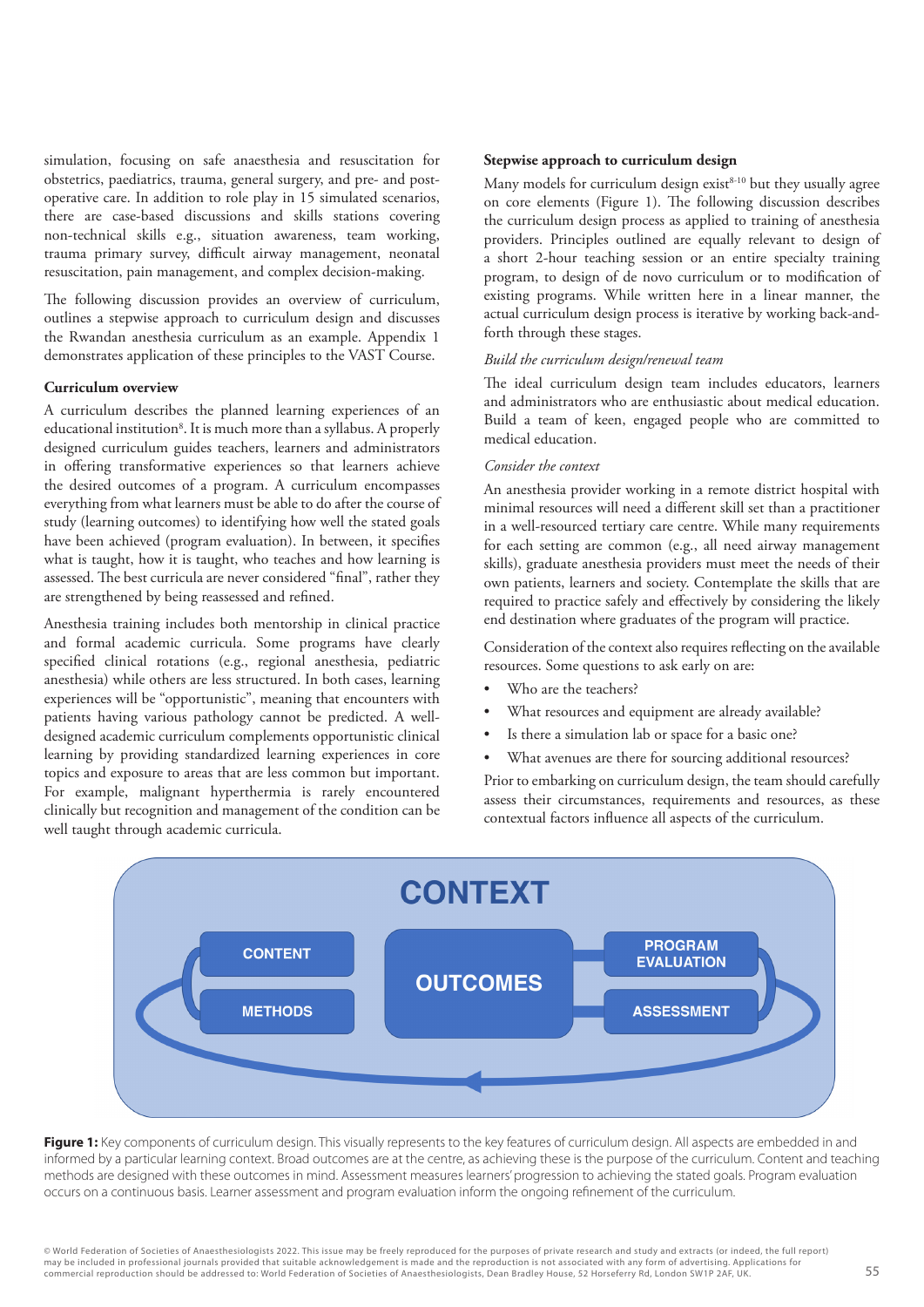# *Identify broad outcomes*

Having reflected on the context, the next step is to identify what learners will be required to do by the end of training. A curriculum is designed by keeping the end goals in mind. Broad outcomes are higher level goals rather than specific knowledge, skills and attitudes (learning objectives). For example, an anesthesia provider in a remote district hospital must be able to recognize and manage obstetric emergencies. Knowing this is an essential outcome, the curriculum should be designed to achieve this goal.

A recent trend in healthcare training is competency-based medical education (CBME)<sup>11</sup>. This involves describing what a learner can be entrusted to do by the end of training (entrustable professional activities)<sup>12</sup> and the competencies to be achieved at each level of training (milestones). CBME is labour intensive as it requires frequent assessment and feedback for learners to identify where they are on their trajectory of achieving the stated goals. While CBME has potential advantages, it is not the only way to arrange a curriculum. Even when CBME is not employed, best practice is to begin by considering broad outcomes to be obtained by the end of training and to design the remaining elements to ensure these goals are achieved<sup>9</sup>.

# *Select and sequence content*

Having identified broad outcomes, the next step is to select content needed to achieve those goals. Content overload is a common pitfall, as inevitably the volume of material exceeds what is realistic and manageable. Rather than attempting to include everything known on a topic, the focus should be on selecting the core knowledge, skills and attitudes the graduate practitioner will require to ensure that broad outcomes are accomplished.

The concept of "spiral curriculum"<sup>13</sup> is useful in sequencing content. In a spiral curriculum, topics are revisited throughout the program but each time with increasing depth to enrich understanding. In the example of "recognize and manage obstetric emergencies", early anesthesia trainees may learn about physiology of healthy pregnancy and various diseases of pregnancy. Later they may learn details of the clinical presentation and treatment of conditions such as severe pre-eclampsia. Still later they may be required to demonstrate management of a sick pre-eclamptic patient in simulation or clinical practice.

When possible, look for existing content that is suitable for the local needs. The World Federation of Societies of Anaesthesiologists (WFSA) website<sup>14</sup> has a host of resources and links to established courses. The Anesthesia Tutorial of the Week has well-developed content intended for worldwide use. Other short courses, such as SAFE Obstetric, SAFE Pediatrics, Essential Pain Management and VAST, have been well-designed and tested. Including these international courses in anesthesia training is a strength. If considering a more longitudinal curriculum, the VAST Foundation Year is a one-year simulation-based curriculum for first year anesthesia. This curriculum is available for teachers who have trained as VAST facilitators and expands upon the foundations established in the VAST Course. Finally, select textbooks that are appropriate for the needs and not overly complex. Morgan and Mikhail's Clinical Anesthesiology<sup>15</sup> is a clearly written fundamental anesthesia textbook.

# *Match teaching methods with desired outcomes*

Select teaching methods to promote transfer of learning<sup>16</sup> from the context in which learning occurs (e.g., classroom, simulation lab) to the context in which learning is applied (patient care). Transfer of learning is most effective when circumstances for learning resemble circumstances where new learning is implemented. If trainees have only read about pre-eclampsia in a book, it is more difficult to treat real patients with this condition than for trainees who have rehearsed management of pre-eclampsia in simulation. Effective transfer of learning does not require teaching methods to be complex but rather that they be thoughtfully selected to achieve the desired outcomes. For example, if a desired outcome is safe selection for and performance of spinal anesthesia, teaching methods could include preparation reading with guiding questions, watching a video, hands on practice with a part-task trainer and, finally, supervised mentorship in clinical practice. Learning is facilitated by active methods where the learners are engaged, and experiences are vivid. Problem solving, case-based discussions, skills labs and simulation promote greater retention of learning than passive lectures. Anesthesia providers work with surgeons, nurses, colleagues, and trainees. Consider incorporation of interprofessional education, to help prepare anesthesia trainees for effective team function in future practice.

In selecting teaching methods, also consider the teachers:

- Can they be freed up from clinical service to be available for formal teaching?
- Are teachers able to establish a safe and supportive learning environment or are they accustomed to "shame-based" teaching methods?
- Is faculty development needed?
- How will teachers be oriented to teaching topics?
- Is teaching valued and rewarded by the institution?

It is essential to advocate for protected time for teachers to ensure the formal curriculum can be implemented.

# *Choose appropriate assessment methods*

Assessment, along with meaningful feedback, is vitally important for helping learners reflect on behaviour and develop strategies for improvement. Assessment is a means for programs to determine how well learners are progressing on the trajectory to achieving the desired outcomes. Having a variety of assessment tools allows selection of those that most closely align with the required knowledge, skills and attitudes. For example, if recall of basic knowledge is being assessed, a written examination would suffice. If teamwork is being assessed, a 360 evaluation where various team members (nurses, surgeons, colleagues, mentors) provide anonymous feedback would be suitable. If complex synthesis of knowledge and behaviours is being assessed, an Objective Structured Clinical Examination (OSCE) or standardized simulation scenario may be best suited. The CanMEDS Assessment Tools Handbook provides a comprehensive survey of assessment tools and where they are best used<sup>17</sup>.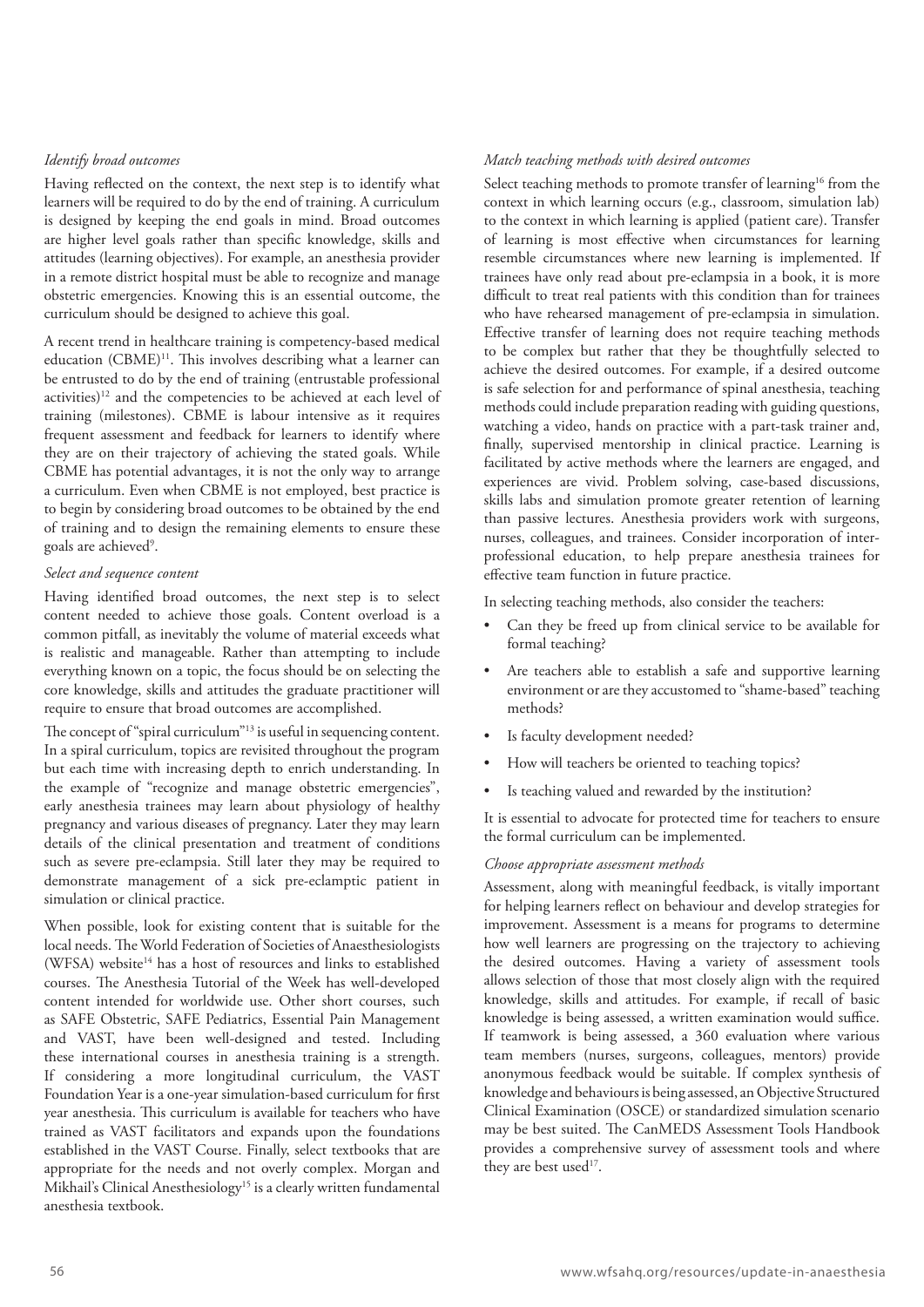# *Consider how the curriculum will be evaluated*

Just as assessment and feedback help learners improve, program evaluation looks at the degree to which the program achieves the broad outcomes of the curriculum. As with assessment tools, optimal evaluation uses a variety of methods. The Kirkpatrick model18 includes four levels from basic to most robust: reactions (learner, teacher and administrator impressions of the program), learning (exam scores for groups of learners), behaviour (workplace performance assessments for groups of learners) and results (impact of the program on patient outcomes). As much as possible, programs should endeavour to capture data from all four categories, recognizing the demonstration of results on patient care is difficult.

# *Collaborate with other similar programs*

Curriculum design can be complex and laborious. There is no need to "reinvent the wheel". Collaboration and resource sharing amongst programs in similar contexts should be highly encouraged.

## **Development of the Rwandan anesthesia curriculum**

The Rwandan anesthesia curriculum (Figure 2) was developed in 2012 by Rwandan and CASIEF partners. The initial focus was on academic sessions, which could be controlled, rather than the clinical setting, which is more complex. The academic curriculum has improved significantly with the establishment of a simulation and skills centre in 2013<sup>19</sup> .

The Rwandan curriculum identifies broad outcomes and includes specific learning objectives for each session. Spiral design is used so that topics are revisited with increasing depth, starting with Foundations and later in Core. There is one full academic day each week where active teaching methods are employed. Prior to each session, learners are assigned preparation reading and asked to submit answers to guiding questions. This allows teachers to gauge understanding and primes residents for deeper learning. Reading is from selected textbooks<sup>15,20</sup> and articles shared by teachers. Classroom time may include collaborative problems solving, casebased discussions, videos, debates, games, quizzes, oral exams, skills stations and simulation. To build teaching skills, a resident teacher leads the session each week, with mentorship by the visiting or local teacher. Resident teachers are given feedback to help improve teaching skills. Each academic day also includes resident-led problem rounds to discuss management of clinical challenges.

To address challenges in clinical practice and the shortage of local teachers, selected residents have been offered clinical electives at Dalhousie University in Canada for periods of 3-6 months. The goal of this program is to strengthen clinical skill and to expose residents to Canadian practices of teamworking and patient care. Since 2010, 11 residents have participated in this program which was unfortunately paused due to the global pandemic.

#### *Successes*

Anesthesia was previously considered one of the least attractive specialties to medical students and the program struggled to recruit candidates. That is no longer the case; it is now a highly desirable program able to recruit excellent medical graduates. Where once

| <b>Year 1: Foundations</b>     |                                                                                                                                                                   |                                                                                                                                            |                                     |                      |                              |                                     |                                                 |                                                       |           |           |                         |  |
|--------------------------------|-------------------------------------------------------------------------------------------------------------------------------------------------------------------|--------------------------------------------------------------------------------------------------------------------------------------------|-------------------------------------|----------------------|------------------------------|-------------------------------------|-------------------------------------------------|-------------------------------------------------------|-----------|-----------|-------------------------|--|
| Academic curriculum            | Anesthesia fundamentals                                                                                                                                           |                                                                                                                                            | Preoperative assessement            |                      |                              | Pharmacology                        |                                                 |                                                       |           |           |                         |  |
| Academic curriculum            |                                                                                                                                                                   | Equipment                                                                                                                                  |                                     | Physiology           |                              |                                     |                                                 |                                                       |           |           |                         |  |
| <b>VAST Foundation Year</b>    | Introduction to simulation &<br>preoperative assessment                                                                                                           |                                                                                                                                            | Theatre<br>preparation              | Airway<br>management | Induction of<br>anaesthesia  | <b>Essential pain</b><br>management | Obstetrical anesthesia & neonatal resuscitation |                                                       |           |           | Pediatric<br>anesthesia |  |
| <b>VAST Foundation Year</b>    | Pediatric anesthesia (cont.)                                                                                                                                      |                                                                                                                                            | Trauma &<br>burns                   | Recovery             | Cardiac arrest<br>management | Sepsis                              | Ethics                                          | Invasive<br>Teaching & Leearning Course<br>monitoring |           |           |                         |  |
| Year 2: Core                   |                                                                                                                                                                   |                                                                                                                                            |                                     |                      |                              |                                     |                                                 |                                                       |           |           |                         |  |
| Academic curriculum            |                                                                                                                                                                   |                                                                                                                                            | Cardiovascular                      |                      |                              |                                     |                                                 | Respiratory                                           |           |           | Neurologic              |  |
| Academic curriculum            | Neurologic<br>(cont.)                                                                                                                                             |                                                                                                                                            |                                     | Renal                |                              | Hepatic                             |                                                 | Gastrointestinal & metabolic                          |           | Endocrine |                         |  |
| <b>Simulation and skills</b>   | There is a bank of simulated scenarios for use. Specialty skills workshops depend on visiting/local faculty (e.g., regional anesthesia, airway techniques, POCUS) |                                                                                                                                            |                                     |                      |                              |                                     |                                                 |                                                       |           |           |                         |  |
| <b>Case presentation</b>       | Assigned topics that correspond to the Core subject taught that day                                                                                               |                                                                                                                                            |                                     |                      |                              |                                     |                                                 |                                                       |           |           |                         |  |
| <b>Year 3: Core</b>            |                                                                                                                                                                   |                                                                                                                                            |                                     |                      |                              |                                     |                                                 |                                                       |           |           |                         |  |
| Academic curriculum            | Hematologic &<br>Musculskeletal                                                                                                                                   |                                                                                                                                            | Infectious disease &<br>Immunologic |                      |                              | Pediatric                           |                                                 |                                                       | Obstetric |           | <b>Critical care</b>    |  |
| Academic curriculum            | Critical care (cont.)                                                                                                                                             |                                                                                                                                            | Recovery &<br>Perioperative         |                      |                              | Regional & pain                     |                                                 | Trauma & burns                                        |           | Airway    |                         |  |
| Simulation and skills          | There is a bank of simulated scenarios for use. Specialty skills workshops depend on visiting/local faculty (e.g., regional anesthesia, airway techniques, POCUS) |                                                                                                                                            |                                     |                      |                              |                                     |                                                 |                                                       |           |           |                         |  |
| Case presentation              | Assigned topics that correspond to the Core subject taught that day                                                                                               |                                                                                                                                            |                                     |                      |                              |                                     |                                                 |                                                       |           |           |                         |  |
| Year 4                         |                                                                                                                                                                   |                                                                                                                                            |                                     |                      |                              |                                     |                                                 |                                                       |           |           |                         |  |
| <b>Teaching &amp; research</b> |                                                                                                                                                                   | Senior residents are involved in teaching junior residents and preparing their final research dissertations in addition to clinical duties |                                     |                      |                              |                                     |                                                 |                                                       |           |           |                         |  |

**Figure 2:** Overview of Rwandan anesthesia academic curriculum. This overview of the curriculum shows the topics with allotted time approximately indicated by the size of the box where the smallest box represents two weeks. Year 1, Foundations, includes: the academic curriculum, which focuses on anesthesia fundamentals, pharmacology, physiology and equipment and the VAST Foundation Year, a simulation-based curriculum. Years 2 and 3 continues with the academic curriculum, exploring body systems and their interaction with anesthesia. Across each year, relevant skills workshops, simulations and resident led case presentations occur. Year 4 is less structured but includes time for residents to complete their research projects and teach junior learners.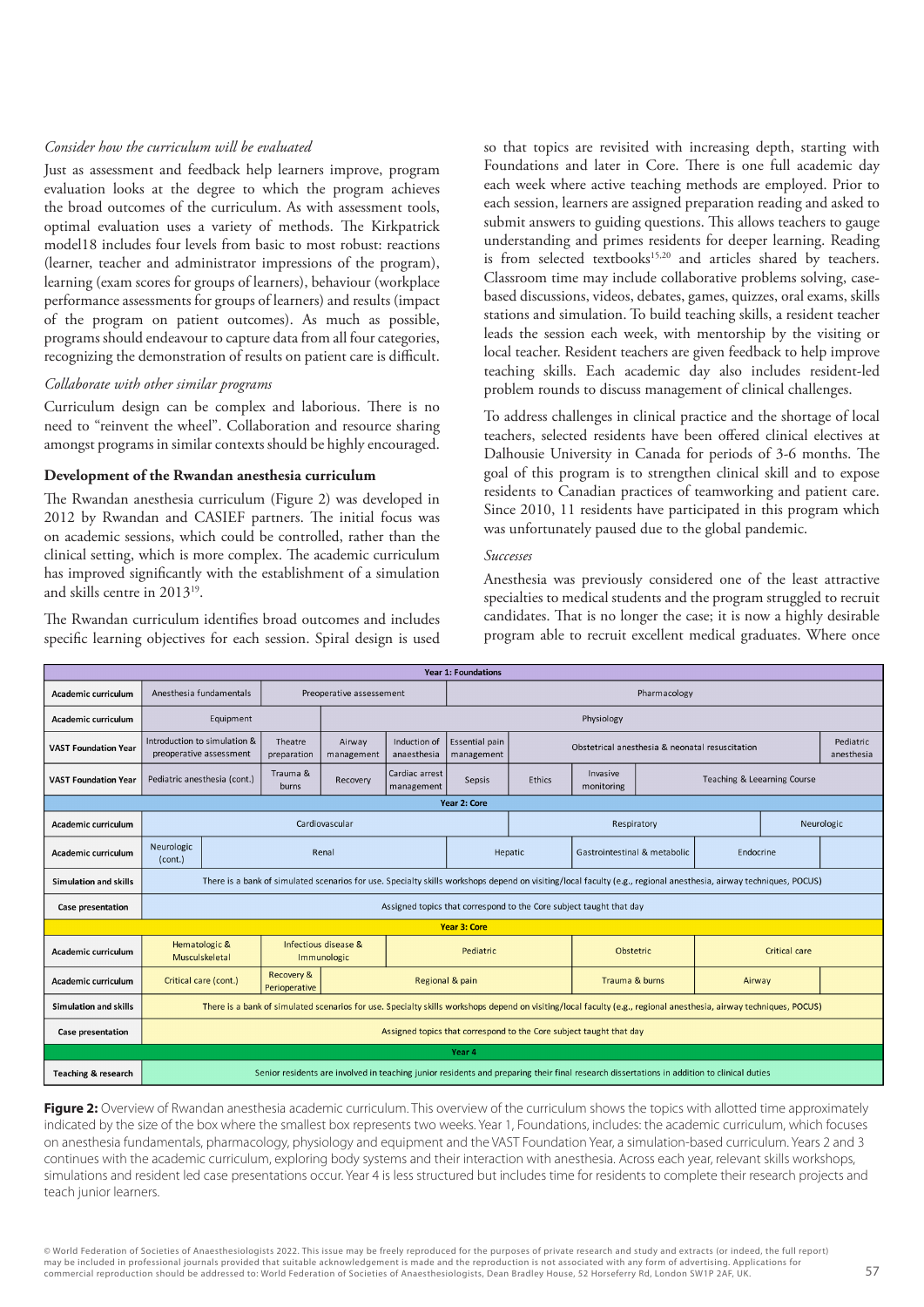there were 0-2 applicants per year, recent intake has been 15 candidates per year.

Program graduates are increasingly capable of bridging the gap between "book knowledge" and clinical practice. Additionally, residents demonstrate improved confidence and capability at effective teaching. Residents are involved in teaching colleagues, non-physician anesthesia providers, updating the curriculum and teaching at international courses endorsed by the WFSA.

#### *Challenges*

The overwhelming challenge to achieving the CASIEF vision of autonomy has been the shortage of local teachers due to the attraction of work outside Rwanda<sup>21</sup>. Migration of skilled anesthesiologists is a massive loss to the people of Rwanda and demoralizing for colleagues and learners who remain. The Rwandan Ministry of Health is endeavouring to address the root causes of migration, but it is difficult to compete with well-paying non-governmental organizations and high-income countries. As a result of migration, high clinical demands and the attraction of private work within Rwanda, a scarcity of available teachers remains. For local teachers, an additional barrier may be significant travel required between the work and teaching locations. Retention of anesthesiologists is slowly improving but government, academic and clinical leaders need to strive for better working conditions and salaries that encourage anesthesiologists to remain in Rwanda to practice and teach.

Language has been another challenge for the Rwandan anesthesia program as most of the early learners were educated in French. In 2009, the official language of instruction was changed to English. In the early years of the CASIEF-Rwanda program, communication between Anglophone volunteer teachers and learners was difficult. This is gradually improving as the younger generation is more comfortable with English.

While assessment tools were included in the initial curriculum, comprehensive program evaluation was not. This weakness has led to an unstructured approach to ongoing curriculum renewal. Despite this limitation, significant informal learning from the curriculum has occurred.

# **CONCLUSION**

Curriculum design does not need to be complex, but it should include the core elements previously described. Each training program is situated in its own unique context and reflection on the local needs helps to ensure the curriculum is designed so that graduates have the knowledge, skills and attitudes required for that particular setting. Begin with the end in mind so that broad outcomes are defined for the curriculum and the remaining elements are coordinated to ensure these outcomes are met. Select content carefully to achieve the learning goals while avoiding content overload. Sequence content to ensure topics are revisited with increasing depth. A range of active teaching techniques is ideal. Simulation is an especially strong modality as vivid, experiential learning in simulation fosters transfer or learning to clinical practice. Assessment and feedback help teachers and learners gauge progress. Evaluation is often overlooked – as it was in Rwanda –

#### but necessary for continuous refinement of the curriculum.

# **REFERENCES**

- 1. Shaw J. Rethinking the medical curriculum. Harvard Magazine. September/ October 2015.
- 2. Meara JG, Leather AJ, Hagander L, et al. Global Surgery 2030: evidence and solutions for achieving health, welfare, and economic development Lancet 2015; **386**: 569–624.
- 3. Kempthorne P, Morriss W, Mellin-Olsen J et al. The WFSA Global Anesthesia Workforce Survey. Anesth Analg 2017; **125(3)**: 981-990.
- 4. Morriss WW, Milenovic MS, Evans FM. Education: The Heart of the Matter. Anesth Anal 2018; **126(4)**:1298-304.
- 5. Mossenson A, Mukwesi C, Livingston P. The Vital Anaesthesia Simulation Training (VAST) course: immersive simulation designed for low-resource settings. Update Anaesth 2019; **33**: 45e61.
- 6. Mossenson A, Tuyishime E, et al. Promoting anaesthesia providers' non technical skills through the Vital Anaesthesia Simulation Training (VAST) course in a low- resource setting. British Journal of Anaesthesia 2020; **124** (2):206e213.
- 7. Twagirumugabe T, Carli F. Rwandan anesthesia residency program: a model of north-south educational partnership. Int Anesthesiol Clin 2010; **48(2)**: 71 78.
- 8. Prideaux, D. Curriculum development in medical education: From acronyms to dynamism. Teaching and Teacher Education 2007; **23**: 294–302.
- 9. Dent JA, Harden RM, Hunt D. A practical guide for medical teachers, 5th ed. Elsevier, 2017.
- 10. Thomas PA, Kern DE et al. Curriculum development for medical education 3rd ed. Johns Hopkins University Press: Baltimore, 2016.
- 11. Frank JR, Snell LS, Ten Cate O, et al. Competency-based medical education: theory to practice. Med Teach 2010; **32**: 638- 45.
- 12. ten Cate O. Entrustability of professional activities and competency-based training. Med Educ 2005; 39: 1176-7.
- 13. Harden, R. Stamper N. What is a spiral curriculum? Med Teach 1999; **21:**  141-144.
- 14. World Federation of Societies of Anaesthesiologists website https://wfsahq. org [Accessed 9 April 2021].
- 15. Butterworth M, Mackey D, Wasnick J. Morgan and Mikhail's Clinical Anesthesiology, 6th ed. McGraw-Hill Education, 2018.
- 16. Hamstra SJ, Brydges R et al. Reconsidering fidelity in simulation-based training. Acad Med 2014; **89(3)**; 387-392.
- 17. Bandiera G, Frank J, Sherbino J. CanMEDS Assessment Tools Handbook 2006. Royal College of Physicians and Surgeons of Canada. Download from: https://www.royalcollege.ca/rcsite/documents/canmeds/assessment tools-handbook-e.pdf [Accessed 9 April 2021].
- 18. Kirkpatrick D & Kirkpatrick J. Evaluating Training Programs: the four levels. 3rd ed. Berrett-Koehler: San Francisco, 2006.
- 19. Livingston P, Bailey J. et al. Development of a simulation and skills centre in East Africa: a Rwandan-Canadian partnership. Pan Afr Med J 2014; **17**: 315.
- 20. Power I, Kam P. Principles of Physiology for the Anaesthetist 2nd ed. CRC Press, 2012.
- 21. Skelton T. Irakoze A et al. Retention and migration of Rwandan anesthesiologists: a qualitative study. Anesth Analg 2020; **131(2)**: 605-612.
- 22. Scottish Centre for Simulation and Clinical Human Factors https://scschf. org/courses/ [Accessed 22 April 2021].
- 23. O'Neill KM, Greenberg SLM et al. Bellwether Procedures for Monitoring and Planning Essential Surgical Care in Low- and Middle-Income Countries: Caesarean Delivery, Laparotomy, and Treatment of Open Fractures. World J Surgery 2016; **40(11)**: 2611-2619.
- 24. Fletcher G, Flin R, McGeorge P, et al. Anaesthetists' non- technical skills (ANTS): evaluation of a behavioural marker system. Br J Anaesth 2003; **90:**  580-588.